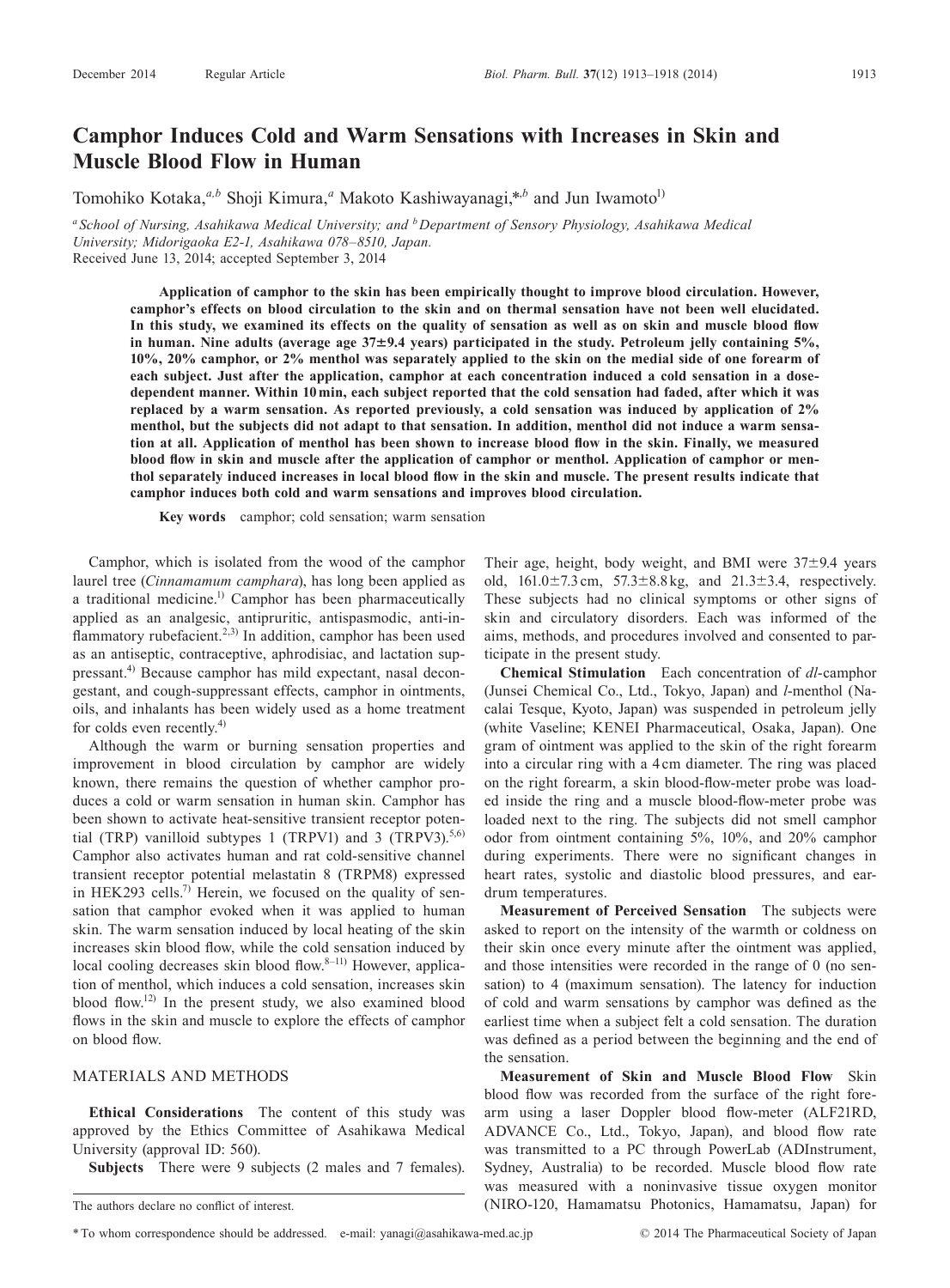

Fig. 1. Mean Ratings of the Perceived Intensity of the Cold (Closed Circle) and Warm (Open Circle) Sensations after Application of 0% (a), 5% (b), 10% (c), or 20% (d) Camphor and 2% Menthol (e); Cold (Closed Column) and Warm (Open Column) Sensations Integrated during 50 min after the Stimulation (f)

Data indicate the mean±S.E.M. (*n*=9).

which near-infrared spectroscopy was used, and muscle blood flow data were recorded to a computer every 0.5s. For the determination of the latency of changes in skin and muscle blood flow, we drew a straight line passing points before changes induced by camphor by eye. We also drew a straight line passed points where a steepest change in blood flow occurred by eye. The latencies for changing in blood flow was defined as the location where these two lines intersect.

**Experimental Procedure** All experiments were performed at 25–26°C with 31–32% relative humidity. The subjects sat upright in a comfortable and supportive chair with their right arm supported at heart level. A ring was fitted to the medial side of the forearm (right flexor carpi radialis muscle), a skin blood flow-meter probe was fitted in the ring, and a muscle blood flow-meter was placed close to the ring. The subjects were kept at rest for 10 min (control), 1 g of ointment was applied uniformly to the skin within the ring, and the variation of each measurement was recorded for 50 min.

**Statistical Analysis** The data were compared by ANOVA with Fisher's protected least significant difference (PLSD) *post-hoc* testing. Statistical analyses were performed with StatView version 5.0 (SAS Institute, Cary, NC, U.S.A.). Data are expressed as the mean±S.E.M. (*n*=9).

#### RESULTS

Application of 5% camphor to the forearm induced a cold sensation in all subjects with a time latency of  $2.3\pm0.5$  min and a duration of 5.0±0.3 min, while that of Vaseline did not induce a cold sensation (Fig. 1). Applications of 10% and 20%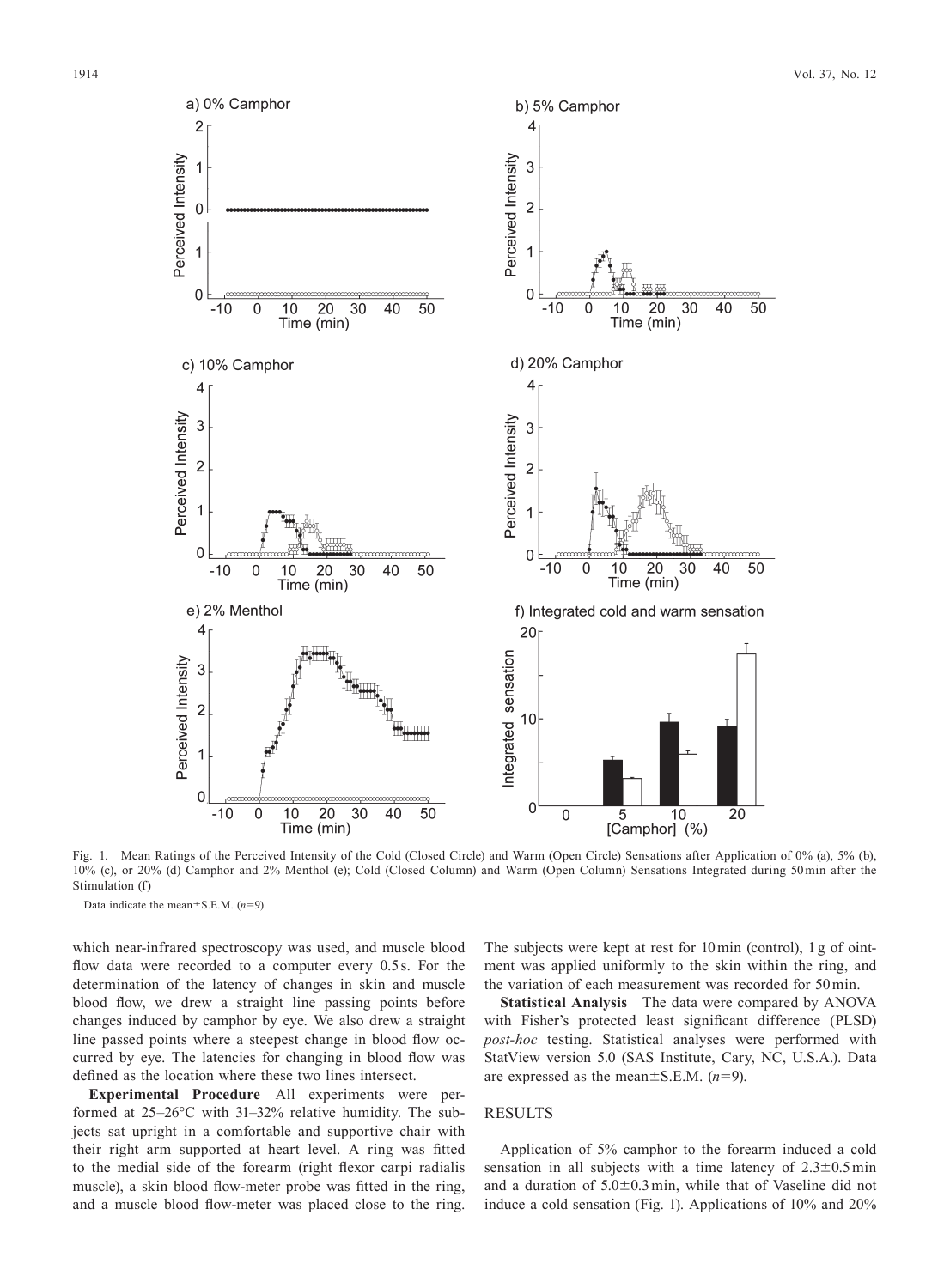camphor also induced a cold sensation with time latencies of,  $2.0\pm0.3$  and  $2.0\pm0.7$  min and durations of  $9.4\pm1.0$  and 7.3±1.2 min, respectively. After the end of the cold sensation, all subjects then reported a warm sensation. Application of 5%, 10%, and 20% camphor induced a warm sensation with latencies of  $12.6 \pm 2.3$ ,  $13.9 \pm 1.1$ , and  $12.4 \pm 1.0$  min and durations of  $3.1\pm0.2$ ,  $6.9\pm1.4$ , and  $13.2\pm0.8$  min, respectively. Application of 2% menthol induced only a cold sensation, which lasted throughout the measurement period in all subjects. The perceived intensity of the cold sensation was cast into a twofactor ANOVA as follows: concentration of camphor (0, 5, 10, and 20%) and time. This analysis revealed the main effect of the camphor concentration (*F*(3, 1920)=64.303, *p*<0.0001) and a significant interaction between the concentration and time (*F*(177, 1920)=6.706, *p*<0.0001). Perceived intensity of the warm sensation was also cast into a two-factor ANOVA

as follows: camphor concentration (0, 5, 10, and 20%) and time. This analysis revealed the main effect of the camphor concentration  $(F(3, 1920)=125.74, p<0.0001)$  and a significant interaction between the concentration and time (*F*(177, 1920)=6.426,  $p<0.0001$ ). Figure 1f shows the integrated magnitudes of cold sensation induced by various concentrations of camphor. The magnitude of cold sensation increased with the increase in camphor concentration to 10% and was unchanged despite further increases. The magnitude of warm sensation increased with an increase in camphor concentration.

Then, we measured the effects of camphor on skin and muscle blood flow. Relative values of skin blood flow increased with a time latency of  $4.1 \pm 3.0$  min by application of 5% camphor. Similarly, application of 10% or 20% camphor resulted in a gradual increase in skin blood flow in all subjects, with time latencies of  $1.2 \pm 0.4$  and  $2.7 \pm 2.0$  min,



Fig. 2. Magnitude of Relative Skin Blood Flow after Application of 0% (a), 5% (b), 10% (c), or 20% (d) Camphor and 2% Menthol (e) Integrated relative skin blood flow after application of 0%, 5%, 10%, and 20% during 50 min after the stimulation. Data indicate the mean±S.E.M. (*n*=9).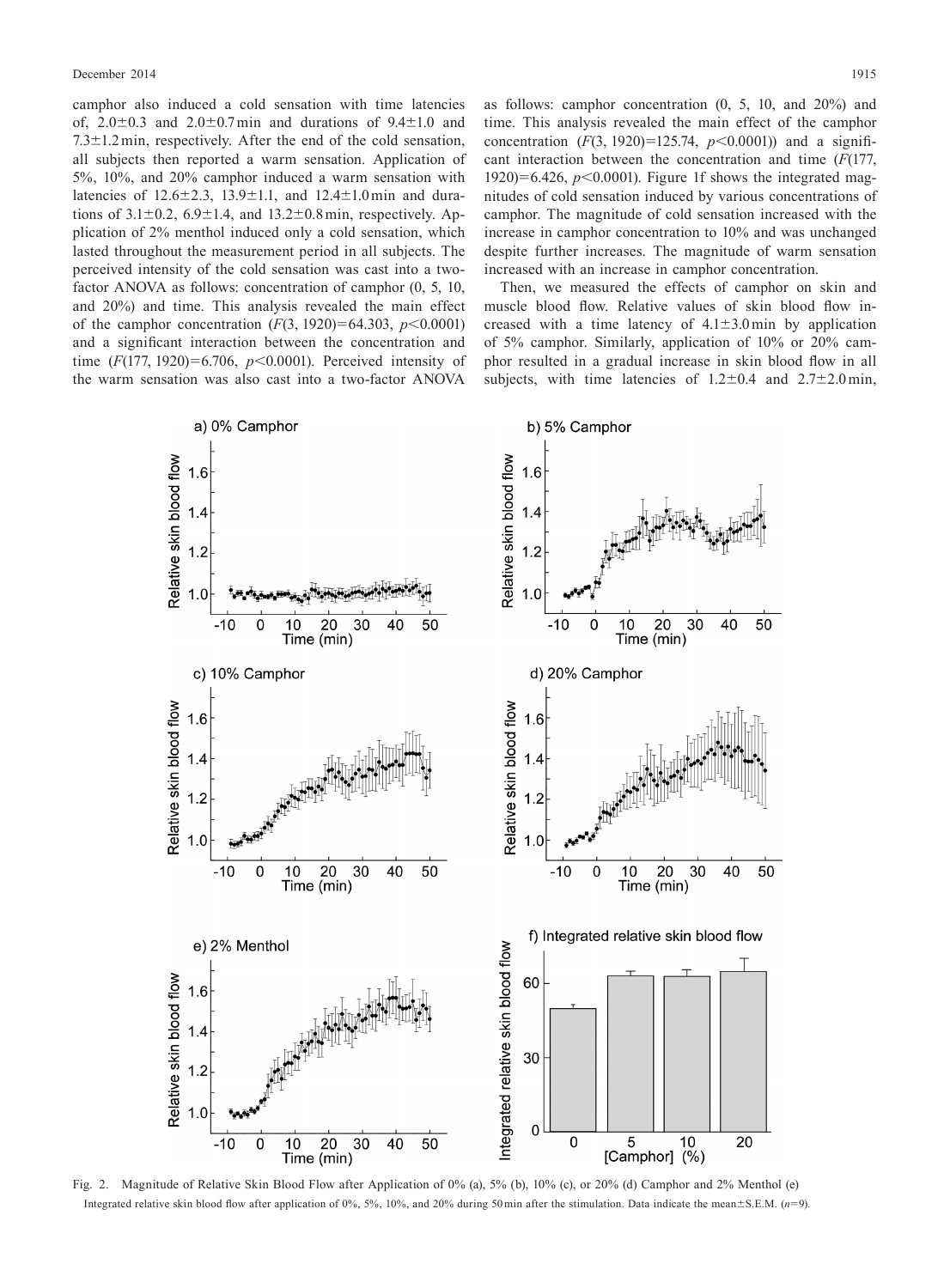respectively. Relative values of skin blood flow were cast into a two-factor ANOVA as follows: concentration of camphor (0, 5, 10, 20%) and time. This analysis revealed the main effect of camphor concentration (*F*(3, 1920)=1173.674, *p*<0.0001). Figure 2f shows the integrated magnitude of cold sensation induced by various concentrations of camphor. Relative skin blood flow after application of 5%, 10%, or 20% camphor was higher than that without camphor  $(p<0.0001)$ .

The muscle blood flow significantly increased, similar to the case with skin blood flow, with time latencies of  $1.5\pm0.7$ ,  $2.8 \pm 1.0$ , and  $3.0 \pm 1.2$  min, respectively. Values of muscle blood flow were cast into a two-factor ANOVA as follows: camphor concentrations (0, 5, 10, and 20%) and time. This analysis revealed the main effect of camphor concentration

 $(F(3, 1920)=311.67, p<0.0001)$  and a significant interaction between concentration and time (*F*(177, 1920)=1.378, *p*<0.005). Figure 3f shows the integrated magnitude of cold sensation induced by various concentrations of camphor. Relative skin blood flow after application of 5%, 10%, or 20% camphor was higher than that without camphor  $(p<0.0001)$ . Finally, values of time latencies of induction of a cold sensation, and increases in skin and muscle blood flow were cast into a twofactor ANOVA as follows: measurements and camphor concentrations (5, 10, and 20%). This analysis did not reveal the main effect of measurements  $(F(2, 72)=0.103, p=0.9024)$  and camphor concentration (*F*(2, 72)=0.223, *p*=0.8009). A *posthoc* test indicated that there were no significant differences between values in latencies of induction of cold sensation, and



Fig. 3. Magnitude of Muscle Blood Flow after Application of 0% (a), 5% (b), 10% (c), or 20% (d) Camphor and 2% Menthol (e) Integrated muscle blood flow after application of 0%, 5%, 10%, and 20% during 50 min after the stimulation. Data indicate the mean±S.E.M. (*n*=9).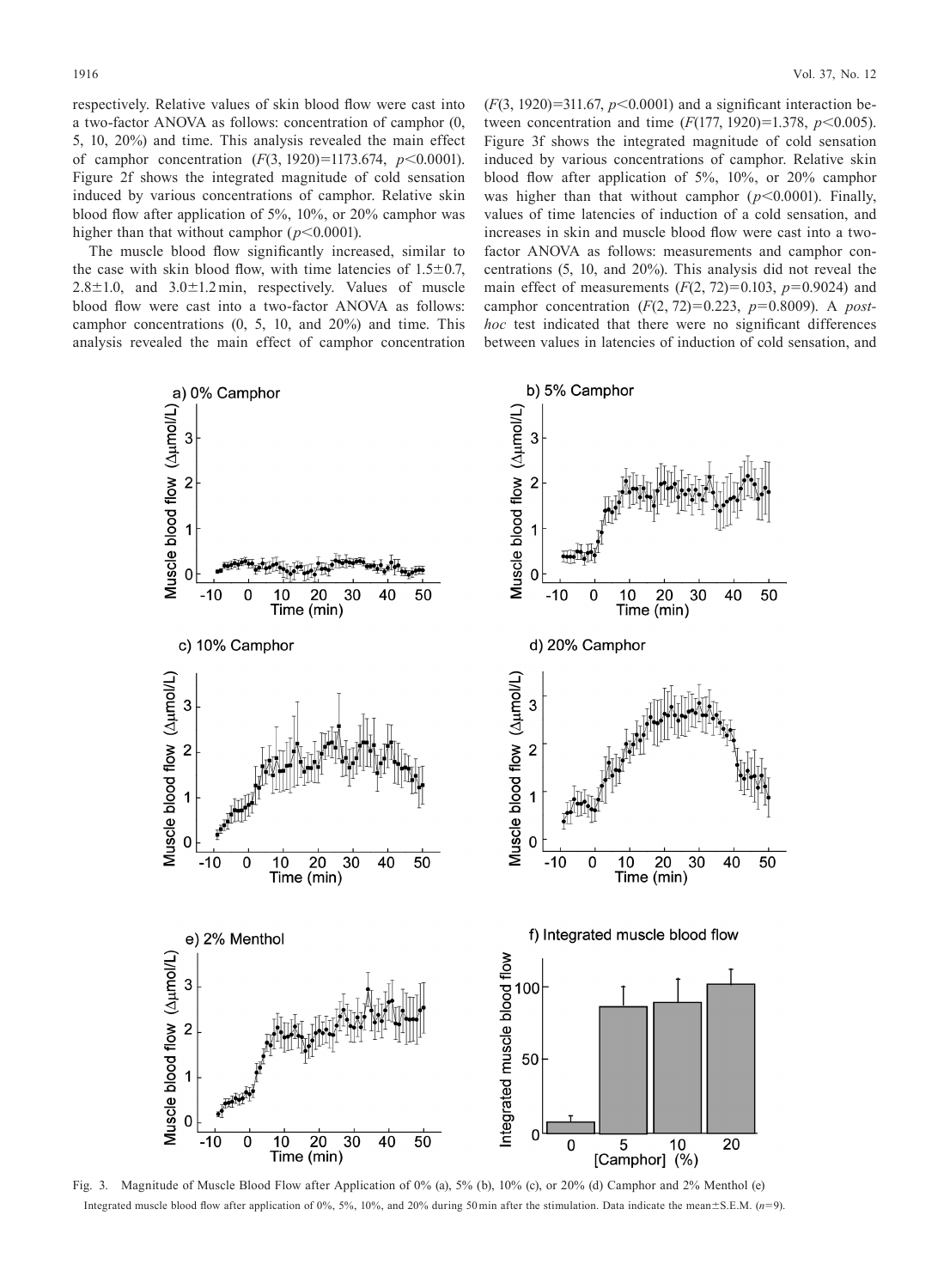increases in skin and muscle blood flow.

#### DISCUSSION

In this study, we have demonstrated that in human, topical application of camphor to the forearm skin elicits cold and warm sensations. We also demonstrated that camphor produces a significant increase in local skin and muscle blood flow.

Application of camphor on the human skin enhances cold and warm sensations.<sup>12)</sup> Camphor applied in the amount of 20 mM to the volar forearm increased the perceived intensity of the cutaneous sensations produced during heating from 33 to  $43^{\circ}$ C and cooling from 33 to  $18^{\circ}$ C.<sup>13)</sup> This indicates that camphor affects activities of both the cold and warm receptors. As camphor activates heat-sensitive TRPV1 and TRPV3, $4,5$  it is possible that it induced a warm sensation by activating these TRPs at the free nerve endings in the forearm skin. Inhalation of camphor, eucalyptus, or menthol induced a cold sensation in the nose along with the sensation of improved airflow.<sup>14)</sup> Our results were consistent with this observation. A recent study showed that camphor also activates human and rat TRPM8 expressed in HEK293 cells.7) As shown in Fig. 1e, the subjects did not adapt to the menthol-induced cold sensation during the measurement, while they did adapt to the camphorinduced cold sensation about 10 min after the stimulation. Application of 1 mM camphor to *Xenopus* oocytes expressing rat TRPM8 did not induce any responses.15) In addition, Chinese hamster ovary cells expressing mouse TRPM8 also did not respond to the application of  $0.25-2 \text{ mm}$  of camphor.<sup>16)</sup> Therefore, the magnitude of TRPM8 activation induced by camphor may be weaker than that induced by menthol.

Skin blood flow rose to an initial peak within 1–3 min by local heat applied to the human arm, followed by a sustained secondary rise to a plateau from about 10 min after stimulation.<sup>9–11)</sup> Minson *et al.* explained that a rapid increase in skin blood flow is induced by local heating mediated by the axon reflexes and that a slower increase is induced by nitric oxide (NO).<sup>9)</sup> The warm sensation induced by camphor faded within 30 min, while skin and muscle blood flow sustained during stimulation. Similarly, sustained increases in skin blood flow induced by local heating remain after the end of stimulation.<sup>9)</sup> A slowly increases in skin blood flow that relies on local production of NO.<sup>9)</sup> Therefore, it is possible that sustained increases in skin blood flow induced by camphor during and after the warm sensation are mediated by NO. The mechanism of regulation of NO production during heat stimulation has not been made clear. Local heating normally activates warmsensitive TRPV1 and TRPV3.<sup>5,6)</sup> As described above, camphor activates TRPV1 and TRPV3. $5,6$ ) Therefore, the initial increases in blood flow by camphor may be induced by the axon reflex. In the present study, increases in skin blood flow induced by camphor did not show an initial transient peak, while there was a remarkable delay in the initiation of increases in blood flow. We applied camphor suspended in Vaseline to the forearm. Therefore, camphor took more time to reach the free nerve endings that induce the axon reflex. After the subjects adapted to the cold sensation, camphor induced a warm sensation. It is possible that camphor, similar to local heating, induces sustained increases in NO-induced blood flow.

Local cooling of human skin induces decreases in skin blood flow.10) However, topical application of 3% menthol,

which induces a cold sensation, to human skin has been reported to induce increases in blood flow.12) In the present study, application of 2% menthol to the forearm skin also increased local blood flow in skin and muscle. These results suggest that the cold sensation induced by menthol does not directly regulate skin blood flow. Wasner *et al.* showed that menthol activates C nociceptors,<sup>17)</sup> suggesting that menthol increases cutaneous blood flow *via* the axon reflex. TRPM8 mRNA and protein are present in smooth muscle of rat tail, femoral and mesenteric arteries, and thoracic aorta.<sup>12)</sup> Therefore, menthol may also directly induce vasodilatation *via* TRPM8 channels in the artery.12) Similarly, it is possible that the cold sensation induced by camphor also dose not directly regulate skin blood flow.

In the present study, we showed that camphor induced a cold sensation followed by a warm sensation. One possible explanation for this phenomena is as follows. First, we hypothesize that low concentration of camphor activates human TRPM8 but not human TRPV1 and TRPV3. In the initial period of stimulation, the concentration of camphor around free nerve endings is low. Therefore, camphor induces the cold sensation. Concentration of camphor around free nerve endings becomes higher over time. Then, camphor induces the warm sensation. Obviously, further experimental studies are needed to verify this explanation.

### REFERENCES AND NOTE

- 1) Deceased.
- 2) Zuccarini P. Camphor: risks and benefits of a widely used natural product. *J. Appl. Sci. Environ. Manage.*, **13**, 69–74 (2009).
- 3) Hamidpour R, Hamidpour S, Hamidpour M, Shahlari M. Camphor (*Cinnamomum camphora*), a traditional remedy with the history of treating several diseases. *IJCRI*, **4**, 86–89 (2013).
- 4) Theis JG, Koren G. Camphorated oil: still endangering the lives of Canadian children. *CMAJ*, **152**, 1821–1824 (1995).
- [5\) Moqrich A, Hwang SW, Earley TJ, Petrus J, Murray N, Spencer HS,](http://dx.doi.org/10.1126/science.1108609)  [Andahazy M, Story GM, Patapoutian A. Impaired thermosensation](http://dx.doi.org/10.1126/science.1108609)  [in mice lacking TRPV3, a heat and camphor sensor in the skin.](http://dx.doi.org/10.1126/science.1108609) *Science*, **307**[, 1468–1472 \(2005\).](http://dx.doi.org/10.1126/science.1108609)
- [6\) Xu H, Blair NT, Clapham DE. Camphor activates and strongly](http://dx.doi.org/10.1523/JNEUROSCI.2574-05.2005)  [desensitizes the transient receptor potential vanilloid subtype 1](http://dx.doi.org/10.1523/JNEUROSCI.2574-05.2005)  [channel in a vanilloid-independent mechanism.](http://dx.doi.org/10.1523/JNEUROSCI.2574-05.2005) *J. Neurosci.*, **25**, [8924–8937 \(2005\).](http://dx.doi.org/10.1523/JNEUROSCI.2574-05.2005)
- [7\) Selescu T, Ciobanu AC, Dobre C, Reid G, Babes A. Camphor](http://dx.doi.org/10.1093/chemse/bjt027)  [activates and sensitizes transient receptor potential melastatin 8](http://dx.doi.org/10.1093/chemse/bjt027)  [\(TRPM8\) to cooling and icilin.](http://dx.doi.org/10.1093/chemse/bjt027) *Chem. Senses*, **38**, 563–575 (2013).
- [8\) Johnson JM, Yen TC, Zhao K, Kosiba WA. Sympathetic, sensory,](http://dx.doi.org/10.1152/ajpheart.00849.2004)  [and nonneuronal contributions to the cutaneous vasoconstrictor re](http://dx.doi.org/10.1152/ajpheart.00849.2004)[sponse to local cooling.](http://dx.doi.org/10.1152/ajpheart.00849.2004) *Am. J. Physiol.*, **288**, H1573–H1579 (2005).
- 9) Minson CT, Berry LT, Joyner MJ. Nitric oxide and neurally mediated regulation of skin blood flow during local heating. *J. Appl. Physiol.*, **91**, 1619–1626 (2001).
- [10\) Minson CT. Thermal provocation to evaluate microvascular reactiv](http://dx.doi.org/10.1152/japplphysiol.00414.2010)ity in human skin. *J. Appl. Physiol.*, **109**[, 1239–1246 \(2010\).](http://dx.doi.org/10.1152/japplphysiol.00414.2010)
- [11\) Roustit M, Cracowski JL. Assessment of endothelial and neurovas](http://dx.doi.org/10.1016/j.tips.2013.05.007)[cular function in human skin microcirculation.](http://dx.doi.org/10.1016/j.tips.2013.05.007) *Trends Pharmacol. Sci.*, **34**[, 373–384 \(2013\).](http://dx.doi.org/10.1016/j.tips.2013.05.007)
- [12\) Johnson CD, Melanaphy D, Purse A, Stokesberry SA, Dickson P,](http://dx.doi.org/10.1152/ajpheart.01112.2008)  [Zholos AV. Transient receptor potential melastatin 8 channel in](http://dx.doi.org/10.1152/ajpheart.01112.2008)[volvement in the regulation of vascular tone.](http://dx.doi.org/10.1152/ajpheart.01112.2008) *Am. J. Physiol.*, **296**, [H1868–H1877 \(2009\).](http://dx.doi.org/10.1152/ajpheart.01112.2008)
- [13\) Green BG. Sensory characteristics of camphor.](http://dx.doi.org/10.1111/1523-1747.ep12876242) *J. Invest. Dermatol.*, **94**[, 662–666 \(1990\).](http://dx.doi.org/10.1111/1523-1747.ep12876242)